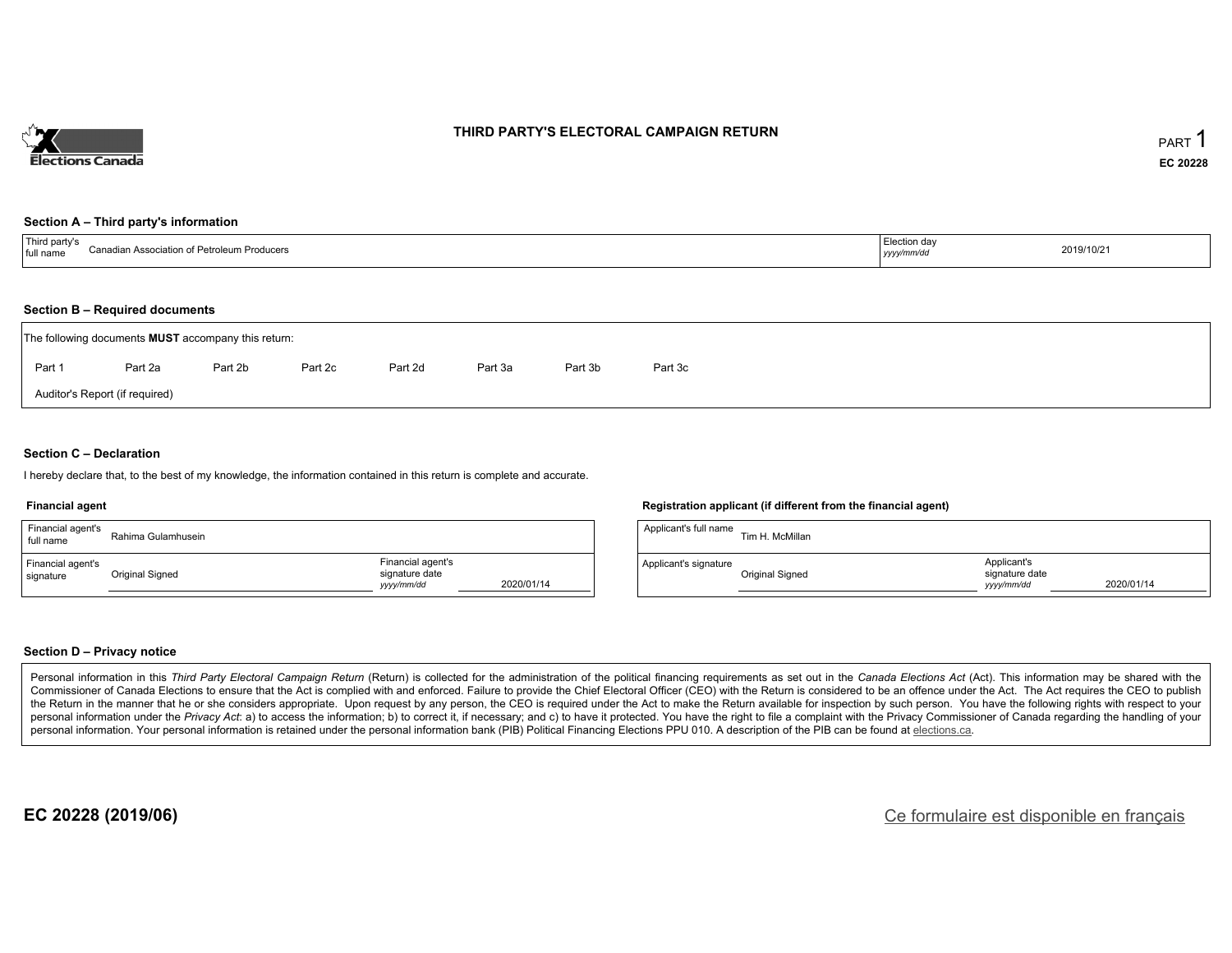

### **THIRD PARTY'S ELECTORAL CAMPAIGN RETURN HIRD PARTY'S ELECTORAL CAMPAIGN RETURN<br>Statement of monetary contributions received PART 2a PART 2a**

**EC 20228**

| No. | Full name | <b>Street</b><br>no. | <b>Street</b> | Apt. | City | Prov./<br>Terr. | Postal<br>code | Date<br>received                                                                    | Individual | <b>Business /</b><br>Commercial<br>organization | Government | Trade union | Corporation<br>without share<br>capital | Unincorporated<br>organization or<br>association |
|-----|-----------|----------------------|---------------|------|------|-----------------|----------------|-------------------------------------------------------------------------------------|------------|-------------------------------------------------|------------|-------------|-----------------------------------------|--------------------------------------------------|
|     |           |                      |               |      |      |                 |                | yyyy/mm/dd                                                                          | \$         | \$                                              | \$         | \$          | \$                                      | \$                                               |
|     |           |                      |               |      |      |                 |                |                                                                                     |            |                                                 |            |             |                                         |                                                  |
|     |           |                      |               |      |      |                 |                |                                                                                     |            |                                                 |            |             |                                         |                                                  |
|     |           |                      |               |      |      |                 |                |                                                                                     |            |                                                 |            |             |                                         |                                                  |
|     |           |                      |               |      |      |                 |                |                                                                                     |            |                                                 |            |             |                                         |                                                  |
|     |           |                      |               |      |      |                 |                |                                                                                     |            |                                                 |            |             |                                         |                                                  |
|     |           |                      |               |      |      |                 |                |                                                                                     |            |                                                 |            |             |                                         |                                                  |
|     |           |                      |               |      |      |                 |                |                                                                                     |            |                                                 |            |             |                                         |                                                  |
|     |           |                      |               |      |      |                 |                |                                                                                     |            |                                                 |            |             |                                         |                                                  |
|     |           |                      |               |      |      |                 |                |                                                                                     |            |                                                 |            |             |                                         |                                                  |
|     |           |                      |               |      |      |                 |                |                                                                                     |            |                                                 |            |             |                                         |                                                  |
|     |           |                      |               |      |      |                 |                |                                                                                     |            |                                                 |            |             |                                         |                                                  |
|     |           |                      |               |      |      |                 |                |                                                                                     |            |                                                 |            |             |                                         |                                                  |
|     |           |                      |               |      |      |                 |                |                                                                                     |            |                                                 |            |             |                                         |                                                  |
|     |           |                      |               |      |      |                 |                |                                                                                     |            |                                                 |            |             |                                         |                                                  |
|     |           |                      |               |      |      |                 |                | Totals carried forward from previous page \$                                        |            |                                                 |            |             |                                         |                                                  |
|     |           |                      |               |      |      |                 |                | Total amount of monetary contributions by contributors who gave over \$200 (A)      |            |                                                 |            |             |                                         |                                                  |
|     |           |                      |               |      |      |                 |                | Number of contributors who gave over \$200                                          |            |                                                 |            |             |                                         |                                                  |
|     |           |                      |               |      |      |                 |                | Total amount of monetary contributions by contributors who gave \$200 or less $(B)$ |            |                                                 |            |             |                                         |                                                  |
|     |           |                      |               |      |      |                 |                | Number of contributors who gave \$200 or less                                       |            |                                                 |            |             |                                         |                                                  |
|     |           |                      |               |      |      |                 |                | Total amount of all monetary contributions (A+B)                                    |            |                                                 |            |             |                                         |                                                  |
|     |           |                      |               |      |      |                 |                | Number of contributors who gave monetary contributions                              |            |                                                 |            |             |                                         |                                                  |

| <sup>1</sup> Thiro<br>party | $D0$ trojoj<br>$\Gamma$<br>Association of I<br>roducers<br>oleum. | <sub>⊶</sub> on da∨<br>2019/10/21<br>,,,,, | Page<br>$\cdot$ |
|-----------------------------|-------------------------------------------------------------------|--------------------------------------------|-----------------|
|-----------------------------|-------------------------------------------------------------------|--------------------------------------------|-----------------|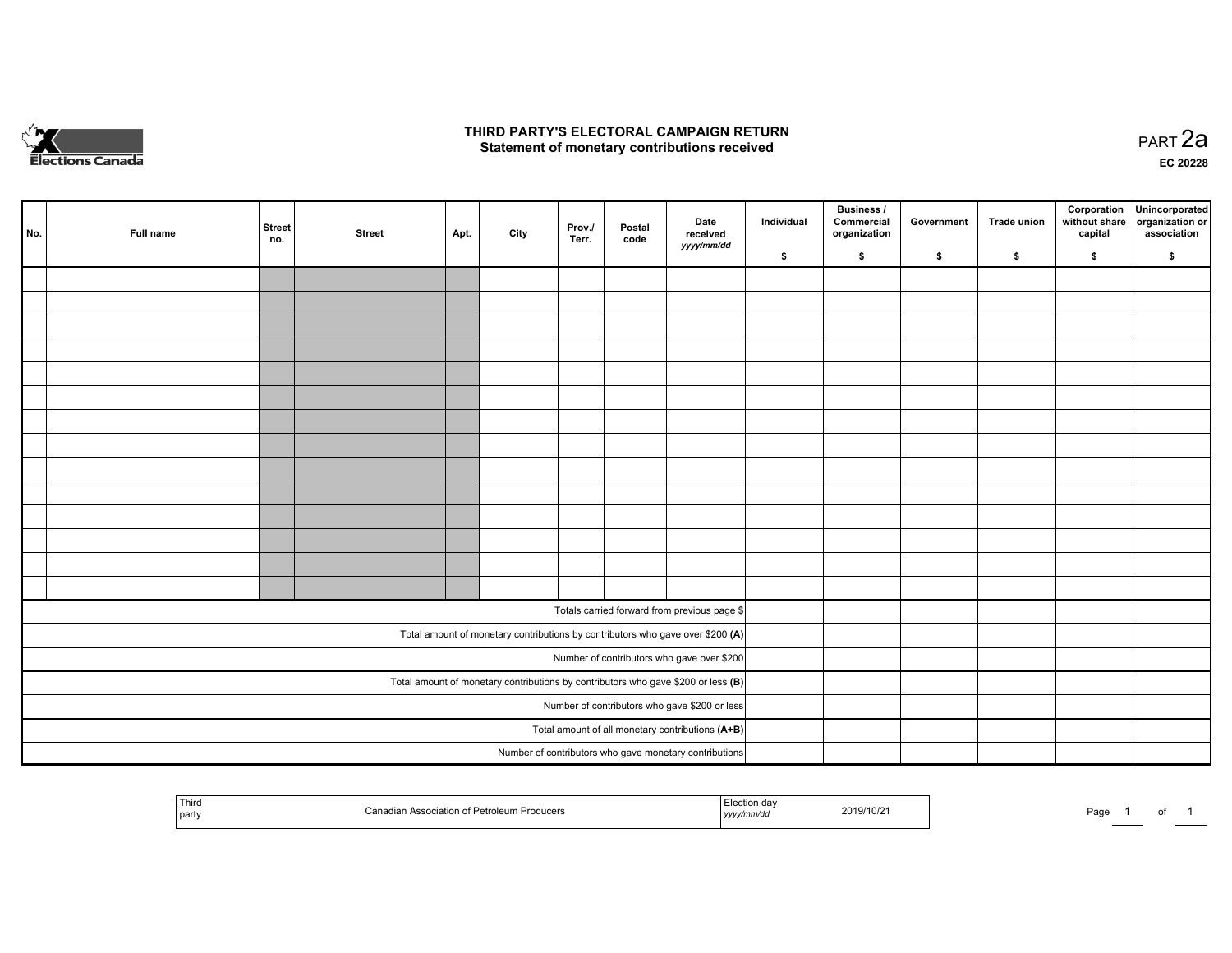

## **THIRD PARTY'S ELECTORAL CAMPAIGN RETURN**  THIRD PARTY'S ELECTORAL CAMPAIGN RETURN<br>Statement of non-monetary contributions received

| No. | Full name                                                                               | <b>Street</b><br>no. | <b>Street</b> | Apt. | City | Prov./<br>Terr. | Postal<br>code | Date<br>received<br>yyyy/mm/dd                                                     | Individual | <b>Business /</b><br>Commercial<br>organization | Government | Trade union | capital | Corporation Unincorporated<br>without share organization or<br>association |
|-----|-----------------------------------------------------------------------------------------|----------------------|---------------|------|------|-----------------|----------------|------------------------------------------------------------------------------------|------------|-------------------------------------------------|------------|-------------|---------|----------------------------------------------------------------------------|
|     |                                                                                         |                      |               |      |      |                 |                |                                                                                    | \$         | \$                                              | \$         | \$          | \$      | \$                                                                         |
|     |                                                                                         |                      |               |      |      |                 |                |                                                                                    |            |                                                 |            |             |         |                                                                            |
|     |                                                                                         |                      |               |      |      |                 |                |                                                                                    |            |                                                 |            |             |         |                                                                            |
|     |                                                                                         |                      |               |      |      |                 |                |                                                                                    |            |                                                 |            |             |         |                                                                            |
|     |                                                                                         |                      |               |      |      |                 |                |                                                                                    |            |                                                 |            |             |         |                                                                            |
|     |                                                                                         |                      |               |      |      |                 |                |                                                                                    |            |                                                 |            |             |         |                                                                            |
|     |                                                                                         |                      |               |      |      |                 |                |                                                                                    |            |                                                 |            |             |         |                                                                            |
|     |                                                                                         |                      |               |      |      |                 |                |                                                                                    |            |                                                 |            |             |         |                                                                            |
|     |                                                                                         |                      |               |      |      |                 |                |                                                                                    |            |                                                 |            |             |         |                                                                            |
|     |                                                                                         |                      |               |      |      |                 |                |                                                                                    |            |                                                 |            |             |         |                                                                            |
|     |                                                                                         |                      |               |      |      |                 |                |                                                                                    |            |                                                 |            |             |         |                                                                            |
|     |                                                                                         |                      |               |      |      |                 |                |                                                                                    |            |                                                 |            |             |         |                                                                            |
|     |                                                                                         |                      |               |      |      |                 |                |                                                                                    |            |                                                 |            |             |         |                                                                            |
|     |                                                                                         |                      |               |      |      |                 |                |                                                                                    |            |                                                 |            |             |         |                                                                            |
|     |                                                                                         |                      |               |      |      |                 |                |                                                                                    |            |                                                 |            |             |         |                                                                            |
|     |                                                                                         |                      |               |      |      |                 |                | Totals carried forward from previous page \$                                       |            |                                                 |            |             |         |                                                                            |
|     |                                                                                         |                      |               |      |      |                 |                |                                                                                    |            |                                                 |            |             |         |                                                                            |
|     |                                                                                         |                      |               |      |      |                 |                | Total amount of non-monetary contributions by contributors who gave over \$200 (A) |            |                                                 |            |             |         |                                                                            |
|     |                                                                                         |                      |               |      |      |                 |                | Number of contributors who gave over \$200                                         |            |                                                 |            |             |         |                                                                            |
|     | Total amount of non-monetary contributions by contributors who gave \$200 or less $(B)$ |                      |               |      |      |                 |                |                                                                                    |            |                                                 |            |             |         |                                                                            |
|     |                                                                                         |                      |               |      |      |                 |                | Number of contributors who gave \$200 or less                                      |            |                                                 |            |             |         |                                                                            |
|     |                                                                                         |                      |               |      |      |                 |                | Total amount of all non-monetary contributions (A+B)                               |            |                                                 |            |             |         |                                                                            |
|     |                                                                                         |                      |               |      |      |                 |                | Number of contributors who gave non-monetary contributions                         |            |                                                 |            |             |         |                                                                            |

| <sup>1</sup> Thiru<br>Producers<br>Petroleum<br>' party | 2019/10/2<br>yyyy <i>mmv</i> uu | Page<br>- - - |  |  |
|---------------------------------------------------------|---------------------------------|---------------|--|--|
|---------------------------------------------------------|---------------------------------|---------------|--|--|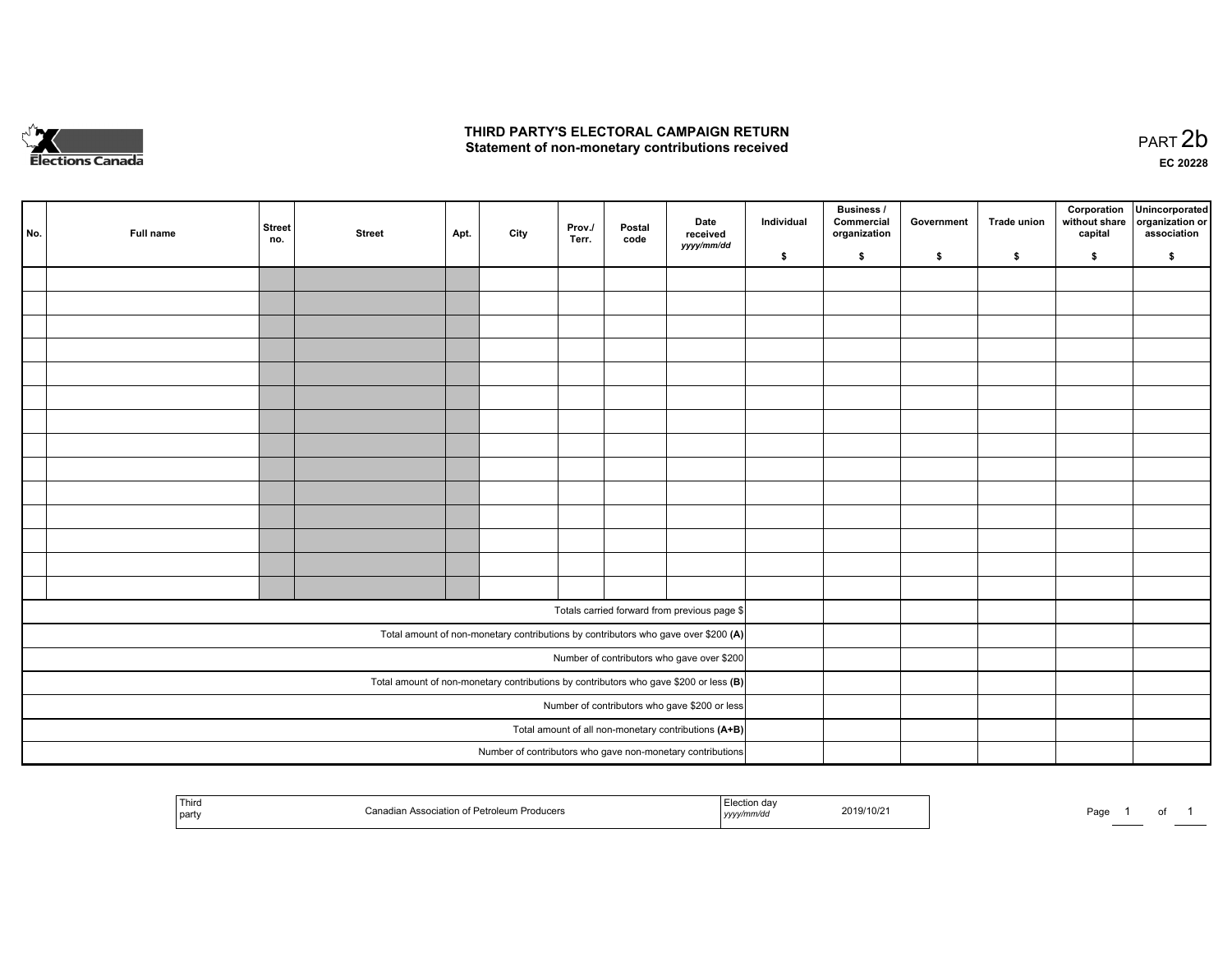

## **THIRD PARTY'S ELECTORAL CAMPAIGN RETURN STATE:** PRACT OF OPPRESS TO PART 2C STATE STATE STATE STATE STATE STATE STATE STATE STATE STATE STATE STATE STA<br>PART 2C Statement of operating loans received

**EC 20228**

|     |           | <b>Street</b> |               |      |      | Prov./ | Postal | Date                                                            | Individual | <b>Business /</b><br>Commercial | Government | Trade union | Corporation | Unincorporated<br>without share   organization or |
|-----|-----------|---------------|---------------|------|------|--------|--------|-----------------------------------------------------------------|------------|---------------------------------|------------|-------------|-------------|---------------------------------------------------|
| No. | Full name | no.           | <b>Street</b> | Apt. | City | Terr.  | code   | received<br>yyyy/mm/dd                                          |            | organization                    |            |             | capital     | association                                       |
|     |           |               |               |      |      |        |        |                                                                 | \$         | \$                              | \$         | \$          | \$          | \$                                                |
|     |           |               |               |      |      |        |        |                                                                 |            |                                 |            |             |             |                                                   |
|     |           |               |               |      |      |        |        |                                                                 |            |                                 |            |             |             |                                                   |
|     |           |               |               |      |      |        |        |                                                                 |            |                                 |            |             |             |                                                   |
|     |           |               |               |      |      |        |        |                                                                 |            |                                 |            |             |             |                                                   |
|     |           |               |               |      |      |        |        |                                                                 |            |                                 |            |             |             |                                                   |
|     |           |               |               |      |      |        |        |                                                                 |            |                                 |            |             |             |                                                   |
|     |           |               |               |      |      |        |        |                                                                 |            |                                 |            |             |             |                                                   |
|     |           |               |               |      |      |        |        |                                                                 |            |                                 |            |             |             |                                                   |
|     |           |               |               |      |      |        |        |                                                                 |            |                                 |            |             |             |                                                   |
|     |           |               |               |      |      |        |        |                                                                 |            |                                 |            |             |             |                                                   |
|     |           |               |               |      |      |        |        |                                                                 |            |                                 |            |             |             |                                                   |
|     |           |               |               |      |      |        |        |                                                                 |            |                                 |            |             |             |                                                   |
|     |           |               |               |      |      |        |        |                                                                 |            |                                 |            |             |             |                                                   |
|     |           |               |               |      |      |        |        |                                                                 |            |                                 |            |             |             |                                                   |
|     |           |               |               |      |      |        |        |                                                                 |            |                                 |            |             |             |                                                   |
|     |           |               |               |      |      |        |        | Totals carried forward from previous page \$                    |            |                                 |            |             |             |                                                   |
|     |           |               |               |      |      |        |        | Total amount of loans by lenders who provided over \$200 (A)    |            |                                 |            |             |             |                                                   |
|     |           |               |               |      |      |        |        | Number of lenders who provided over \$200                       |            |                                 |            |             |             |                                                   |
|     |           |               |               |      |      |        |        | Total amount of loans by lenders who provided \$200 or less (B) |            |                                 |            |             |             |                                                   |
|     |           |               |               |      |      |        |        | Number of lenders who provided \$200 or less                    |            |                                 |            |             |             |                                                   |
|     |           |               |               |      |      |        |        | Total amount of all loans (A+B)                                 |            |                                 |            |             |             |                                                   |
|     |           |               |               |      |      |        |        | Number of all lenders who provided loans                        |            |                                 |            |             |             |                                                   |

|  | Third<br>Association of Petroleum Producers<br>$\sim$<br>l partv | on dar<br>2019/10/2<br>,,,,, | Page |
|--|------------------------------------------------------------------|------------------------------|------|
|--|------------------------------------------------------------------|------------------------------|------|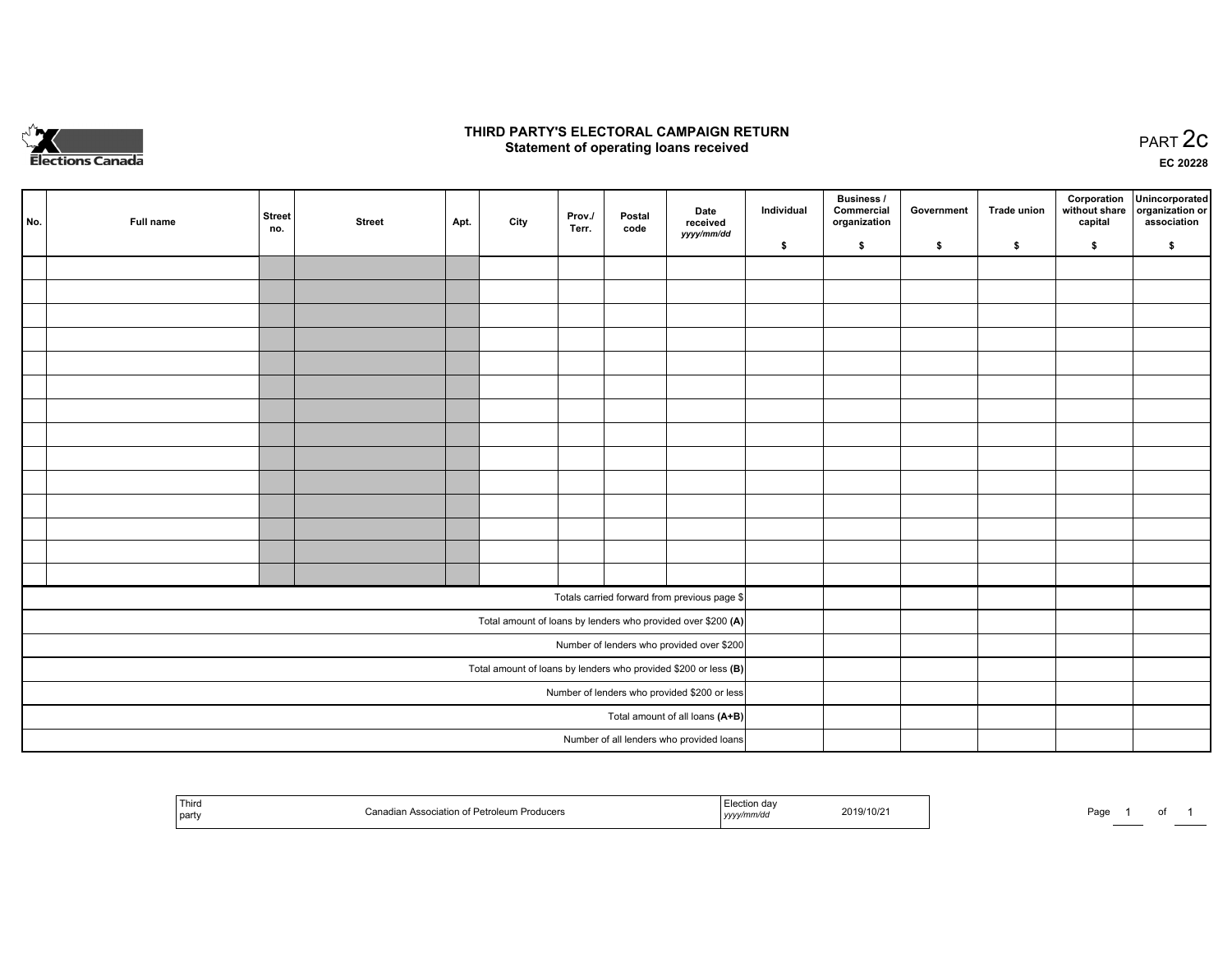

## **THIRD PARTY'S ELECTORAL CAMPAIGN RETURN S** ELECTORAL CAMPAIGN RETURN<br>Summary of inflows PART 2d

| No.   | Type of contributor / lender                 | <b>Monetary</b><br>contributions<br>(Part 2a) | Non-monetary<br>contributions<br>(Part 2b) | Loans<br>(Part 2c)<br>\$ | <b>Total</b><br>\$ | Number of<br>contributors and<br>lenders |
|-------|----------------------------------------------|-----------------------------------------------|--------------------------------------------|--------------------------|--------------------|------------------------------------------|
|       |                                              | \$                                            | \$                                         |                          |                    |                                          |
| 1.    | Individuals                                  |                                               |                                            |                          |                    |                                          |
|       | 2. Businesses / Commercial organizations     |                                               |                                            |                          |                    |                                          |
| 3.    | Governments                                  |                                               |                                            |                          |                    |                                          |
| 4.    | Trade unions                                 |                                               |                                            |                          |                    |                                          |
| 5.    | Corporations without share capital           |                                               |                                            |                          |                    |                                          |
| 6.    | Unincorporated organizations or associations |                                               |                                            |                          |                    |                                          |
| 7.    | Total (items 1 to 6)                         |                                               |                                            |                          |                    |                                          |
| Total |                                              |                                               |                                            |                          |                    |                                          |
| 8.    | Amount of third party's resources used       |                                               |                                            |                          | 311,698.09         |                                          |
| 9.    | Grand total (items 7 and 8)                  |                                               |                                            |                          | 311,698.09         |                                          |

| Third<br>party | f Petroleum Producers<br>`onodion<br>Association of<br>Ganagian 7 | ⊦dav<br>-Iootion<br>156.1101 I<br>www/mm/dd<br>,,,, | 2019/10/2 |
|----------------|-------------------------------------------------------------------|-----------------------------------------------------|-----------|
|----------------|-------------------------------------------------------------------|-----------------------------------------------------|-----------|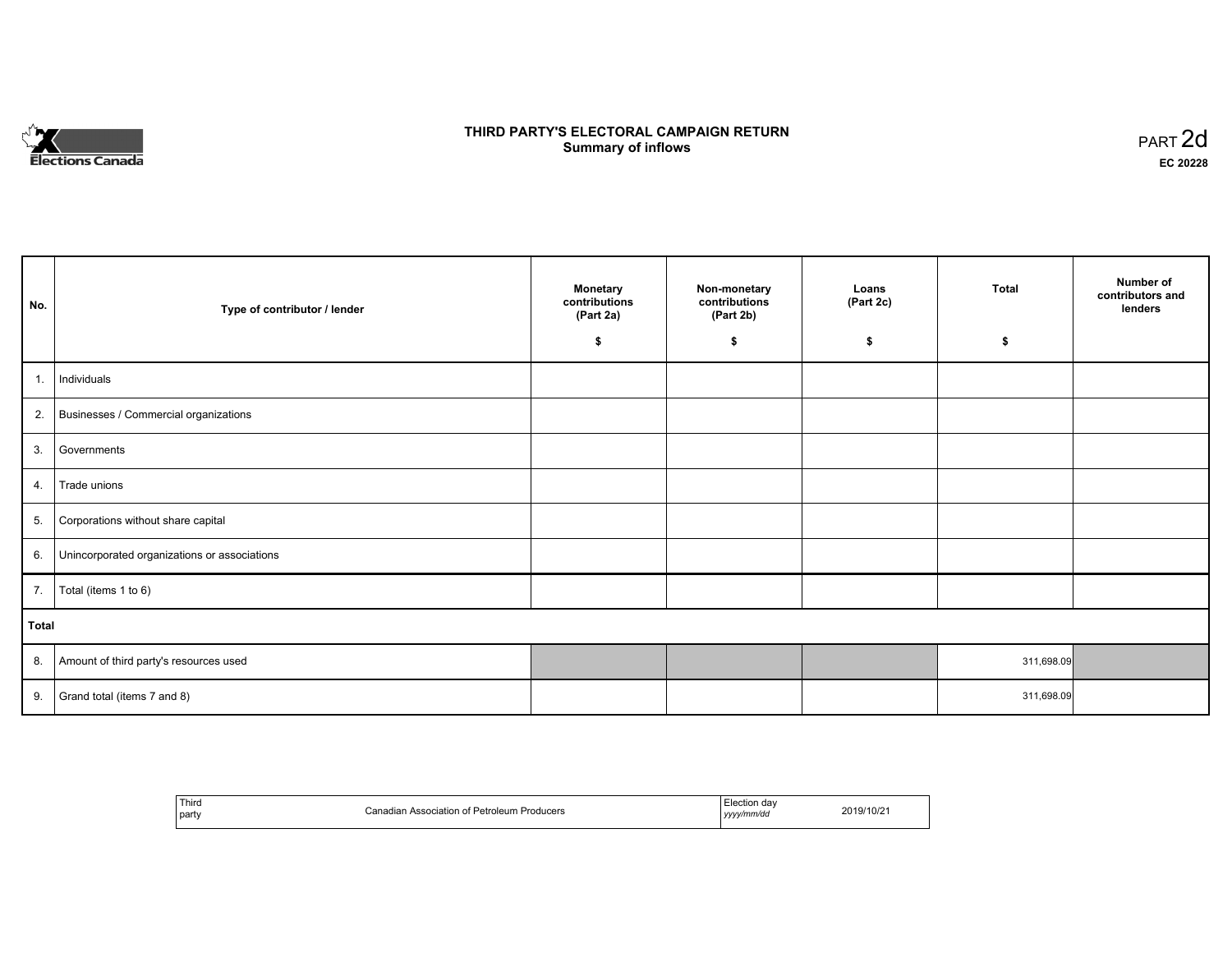

## **THIRD PARTY'S ELECTORAL CAMPAIGN RETURN Statement of expenses incurred for regulated activities that take place during the pre-election period**  *(Only applicable to a fixed-date general election)*

PART 3a **EC 20228**

For a list of expense types, expense categories and expense subcategories, refer to Annex II in the Instructions.

| No.            | Date<br>incurred<br>yyyy/mm/dd | <b>ED Code</b><br>(if applicable) | Supplier | <b>Expense type</b>  | Expense<br>category | <b>Expense</b><br>subcategory  | <b>Starting date</b><br>of activity,<br>advertisement<br>or survey | <b>Ending date</b><br>of activity,<br>advertisement<br>or survey | Place of activity or<br>advertisement        | <b>Expense amount</b> |
|----------------|--------------------------------|-----------------------------------|----------|----------------------|---------------------|--------------------------------|--------------------------------------------------------------------|------------------------------------------------------------------|----------------------------------------------|-----------------------|
|                |                                |                                   |          |                      |                     |                                | yyyy/mm/dd                                                         | yyyy/mm/dd                                                       |                                              | \$                    |
| $\mathbf{1}$   | 2019/09/10                     |                                   |          | Partisan Activity    | Social Media        | Other (renumeration)           | 2019/06/30                                                         | 2019/09/10                                                       | National                                     | 1,569.78              |
| $\overline{2}$ | 2019/07/18                     |                                   |          | Partisan Activity    | Social Media        | Other (renumeration blog post) | 2019/07/18                                                         | 2019/07/18                                                       | National                                     | 109.90                |
| 3              | 2019/07/18                     |                                   |          | Partisan Activity    | Social Media        | Other (renumeration - email)   | 2019/07/18                                                         | 2019/07/18                                                       | National                                     | 55.37                 |
| $\overline{4}$ | 2019/08/30                     |                                   |          | Partisan Advertising | Advertising         | Production Costs               | 2019/08/30                                                         | 2019/08/30                                                       | National                                     | 95.06                 |
| 5              | 2019/07/04                     |                                   |          | Partisan Advertising | Advertising         | Radio                          | 2019/07/04                                                         | 2019/07/04                                                       | National                                     | 63.45                 |
| 6              | 2019/08/30                     |                                   |          | Partisan Advertising | Advertising         | Print Media                    | 2019/08/22                                                         | 2019/08/30                                                       | National                                     | 716.69                |
|                |                                |                                   |          |                      |                     |                                |                                                                    |                                                                  |                                              |                       |
|                |                                |                                   |          |                      |                     |                                |                                                                    |                                                                  |                                              |                       |
|                |                                |                                   |          |                      |                     |                                |                                                                    |                                                                  |                                              |                       |
|                |                                |                                   |          |                      |                     |                                |                                                                    |                                                                  |                                              |                       |
|                |                                |                                   |          |                      |                     |                                |                                                                    |                                                                  |                                              |                       |
|                |                                |                                   |          |                      |                     |                                |                                                                    |                                                                  |                                              |                       |
|                |                                |                                   |          |                      |                     |                                |                                                                    |                                                                  |                                              |                       |
|                |                                |                                   |          |                      |                     |                                |                                                                    |                                                                  |                                              |                       |
|                |                                |                                   |          |                      |                     |                                |                                                                    |                                                                  |                                              |                       |
|                |                                |                                   |          |                      |                     |                                |                                                                    |                                                                  |                                              |                       |
|                |                                |                                   |          |                      |                     |                                |                                                                    |                                                                  |                                              |                       |
|                |                                |                                   |          |                      |                     |                                |                                                                    |                                                                  | Totals carried forward from previous page \$ |                       |
|                |                                |                                   |          |                      |                     |                                |                                                                    |                                                                  | Total \$                                     | 2,610.25              |

| Third<br>  part | . ∍ociation of Petrole…<br>Producers | I∪/∠<br>צו ש<br>. | ∍הר<br>a |
|-----------------|--------------------------------------|-------------------|----------|
|-----------------|--------------------------------------|-------------------|----------|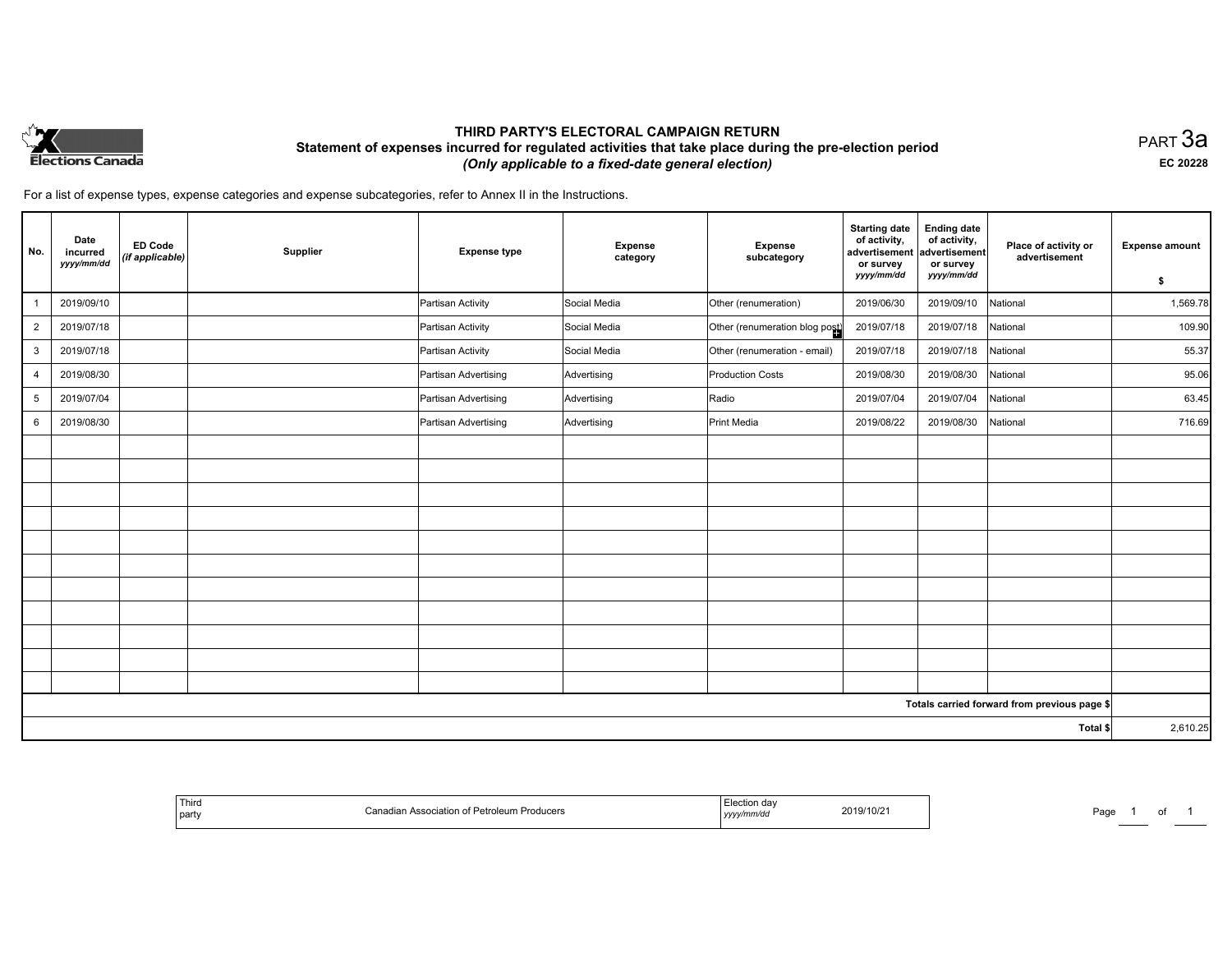

# **THIRD PARTY'S ELECTORAL CAMPAIGN RETURN Statement of expenses incurred for regulated activities that take place during the election period**<br>PART  $3\mathsf{b}$

**EC 20228**

For a list of expense types, expense categories and expense subcategories, refer to Annex II in the Instructions.

| No.            | Date<br>incurred<br>yyyy/mm/dd | <b>ED Code</b><br>(if applicable) | Supplier                | <b>Expense type</b>          | <b>Expense</b><br>category | <b>Expense</b><br>subcategory | <b>Starting date</b><br>of activity.<br>advertisement<br>or survey | <b>Ending date</b><br>of activity,<br>advertisement<br>or survey | Place of activity or<br>advertisement        | <b>Expense amount</b> |
|----------------|--------------------------------|-----------------------------------|-------------------------|------------------------------|----------------------------|-------------------------------|--------------------------------------------------------------------|------------------------------------------------------------------|----------------------------------------------|-----------------------|
|                |                                |                                   |                         |                              |                            |                               | yyyy/mm/dd                                                         | yyyy/mm/dd                                                       |                                              | \$                    |
|                | 2019/01/04                     |                                   | Jump Studios            | <b>Election Advertising</b>  | Advertising                | <b>Production Costs</b>       | 2019/01/04                                                         | 2019/09/25                                                       | National                                     | 8,720.25              |
| 2              | 2018/09/26                     |                                   | Jump Studios            | Election Advertising         | Advertising                | <b>Production Costs</b>       | 2018/09/26                                                         | 2019/09/26                                                       | National                                     | 6,578.25              |
| 3              | 2019/09/25                     |                                   | Jump Studios            | <b>Election Advertising</b>  | Advertising                | <b>Production Costs</b>       | 2019/09/25                                                         | 2019/09/25                                                       | <b>National</b>                              | 7,801.50              |
|                | 2019/09/30                     |                                   | Paul Wright             | Election Advertising         | Advertising                | Design & Development          | 2019/09/02                                                         | 2019/09/27                                                       | National                                     | 157.50                |
| 5              | 2019/06/06                     |                                   | Jason Dziver            | <b>Election Advertising</b>  | Advertising                | <b>Production Costs</b>       | 2019/06/06                                                         | 2019/06/06                                                       | <b>National</b>                              | 414.75                |
| 6              | 2019/06/30                     |                                   | Paul Wright             | Election Advertising         | Advertising                | Design & Development          | 2019/06/03                                                         | 2019/06/28                                                       | Vational                                     | 3,360.00              |
| $\overline{7}$ | 2019/09/19                     |                                   | Holly Quan              | <b>Election Advertising</b>  | Advertising                | Design & Development          | 2019/04/15                                                         | 2019/05/06                                                       | Vational                                     | 10,578.75             |
| 8              | 2019/06/03                     |                                   | One Persuasion          | Election Advertising         | Advertising                | Other (website)               | 2019/06/03                                                         | 2019/06/03                                                       | National                                     | 4,620.00              |
| 9              | 2019/08/26                     |                                   | Ipsos                   | Election Survey              | <b>Election Survey</b>     | <b>Election Survey</b>        | 2019/08/26                                                         | 2019/08/26                                                       | <b>National</b>                              | 105,210.00            |
| 10             | 2019/10/21                     |                                   | OMD                     | <b>Election Advertising</b>  | Advertising                | Signs                         | 2019/10/21                                                         | 2019/10/21                                                       | National                                     | 29,675.16             |
| 11             | 2019/10/31                     |                                   | Paul Wright             | <b>Election Advertising</b>  | Advertising                | Design & Development          | 2019/10/01                                                         | 2019/10/21                                                       | National                                     | 1,680.00              |
| 12             | 2019/08/06                     |                                   | Minuteman Press Beltine | <b>Election Advertising</b>  | Advertising                | Signs                         | 2019/08/06                                                         | 2019/08/06                                                       | <b>National</b>                              | 10,851.75             |
| 13             | 2019/09/23                     |                                   | Fedex                   | <b>Election Advertising</b>  | Advertising                | Other (shipping)              | 2019/09/23                                                         | 2019/09/23                                                       | National                                     | 706.20                |
| 14             | 2019/09/24                     |                                   | Staples                 | <b>Election Advertising</b>  | Advertising                | <b>Production Costs</b>       | 2019/09/24                                                         | 2019/09/24                                                       | National                                     | 852.12                |
| 15             | 2019/09/27                     |                                   | One Persuasion Inc.     | <b>Election Advertising</b>  | Advertising                | <b>Production Costs</b>       | 2019/09/27                                                         | 2019/09/27                                                       | <b>National</b>                              | 11,004.00             |
| 16             | 2019/10/20                     |                                   | Corus Sales             | <b>Elections Advertising</b> | Advertising                | Radio                         | 2019/10/14                                                         | 2019/10/20                                                       | National                                     | 10,017.00             |
| 17             | 2019/09/19                     |                                   | Minuteman Press Beltine | Election Advertising         | Advertising                | Signs                         | 2019/09/19                                                         | 2019/09/19                                                       | National                                     | 10,851.75             |
|                |                                |                                   |                         |                              |                            |                               |                                                                    |                                                                  | Totals carried forward from previous page \$ | 2,610.25              |
|                |                                |                                   |                         |                              |                            |                               |                                                                    |                                                                  | Total \$                                     | 225,689.23            |

| 2019/10/21 | Election dav<br>n Association of Petroleum Producers<br>Canadian ⊺<br>  yyyy/mm/dd |
|------------|------------------------------------------------------------------------------------|
|------------|------------------------------------------------------------------------------------|

Page 1 of 2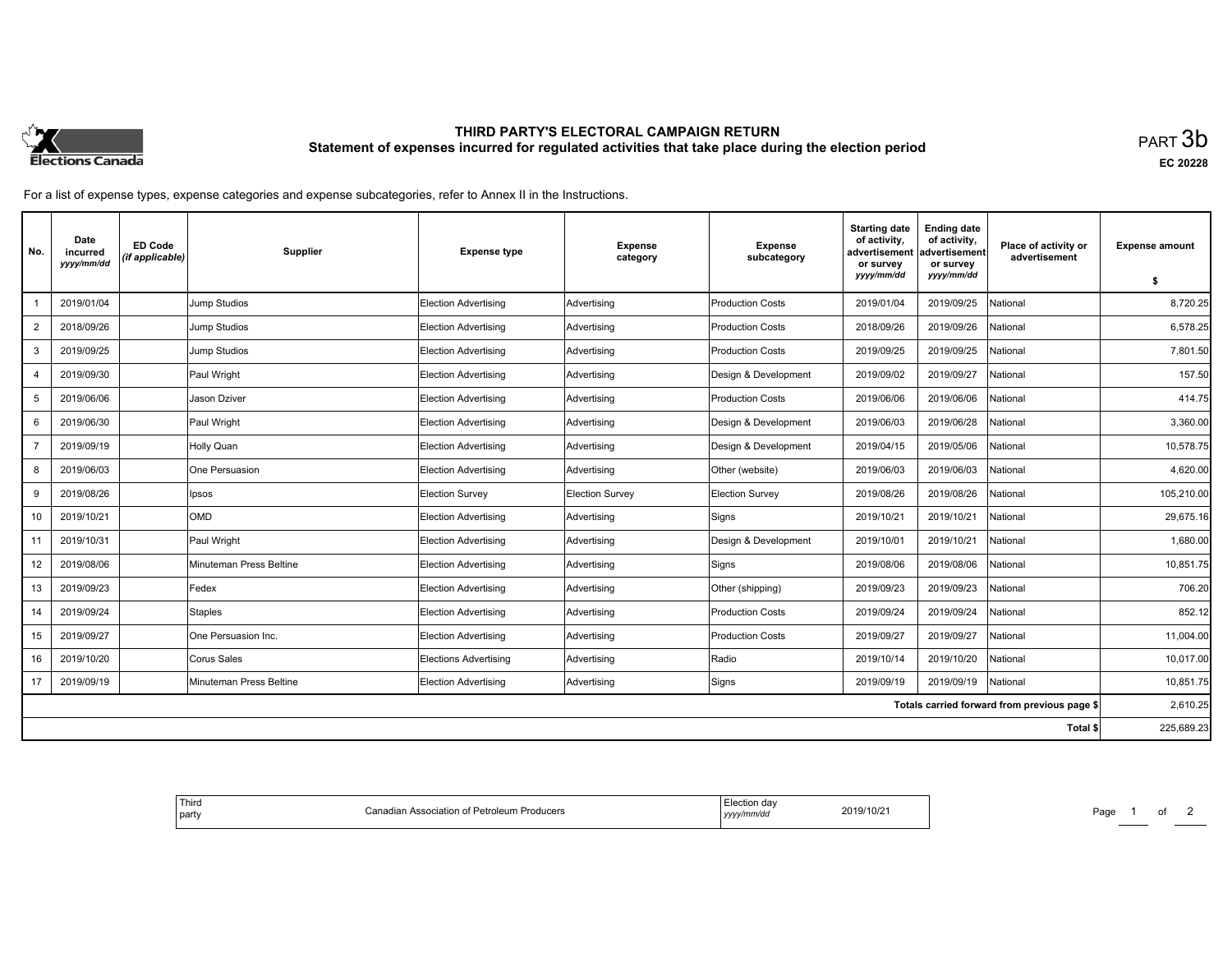

# **THIRD PARTY'S ELECTORAL CAMPAIGN RETURN Statement of expenses incurred for regulated activities that take place during the election period**<br>PART  $3\mathsf{b}$

**EC 20228**

For a list of expense types, expense categories and expense subcategories, refer to Annex II in the Instructions.

| No.      | Date<br>incurred<br>yyyy/mm/dd | <b>ED Code</b><br>(if applicable) | Supplier                 | <b>Expense type</b>         | <b>Expense</b><br>category | <b>Expense</b><br>subcategory | <b>Starting date</b><br>of activity,<br>advertisement<br>or survey<br>yyyy/mm/dd | <b>Ending date</b><br>of activity,<br>advertisement<br>or survey<br>yyyy/mm/dd | Place of activity or<br>advertisement        | <b>Expense amount</b><br>s. |
|----------|--------------------------------|-----------------------------------|--------------------------|-----------------------------|----------------------------|-------------------------------|----------------------------------------------------------------------------------|--------------------------------------------------------------------------------|----------------------------------------------|-----------------------------|
| 18       | 2019/10/04                     |                                   | James Skinner            | Election Advertising        | Advertising                | Signs                         | 2019/10/03                                                                       | 2019/10/04                                                                     | National                                     | 1,234.15                    |
| 19       | 2019/10/07                     |                                   | Fedex                    | Election Advertising        | Advertising                | Signs                         | 2019/09/25                                                                       | 2019/10/03                                                                     | National                                     | 511.73                      |
| 20       | 2019/10/11                     |                                   | Canada Post              | Election Advertising        | Advertising                | Signs                         | 2019/10/01                                                                       | 2019/10/10                                                                     | National                                     | 6,188.99                    |
| 21       | 2019/09/12                     |                                   | Minuteman Press Beltline | <b>Election Advertising</b> | Advertising                | Signs                         | 2019/09/12                                                                       | 2019/09/12                                                                     | National                                     | 3,844.14                    |
| 22       | 2019/10/21                     |                                   | Facebook                 | Election Advertising        | Advertising                | Content boosting              | 2019/09/11                                                                       | 2019/10/21                                                                     | National                                     | 63,965.21                   |
| 23       | 2019/10/21                     |                                   | Twitter                  | Election Advertising        | Advertising                | Placement Costs               | 2019/09/11                                                                       | 2019/10/21                                                                     | National                                     | 2,764.25                    |
| 24       | 2019/10/21                     |                                   |                          | Partisan Activity           | Social Media               | Other - remuneration          | 2019/09/11                                                                       | 2019/10/21                                                                     | National                                     | 1,164.94                    |
| 25       | 2019/10/21                     |                                   |                          | <b>Election Advertising</b> | Social Media               | Other - remuneration          | 2019/09/11                                                                       | 2019/10/21                                                                     | National                                     | 6,289.94                    |
| 26       | 2019/09/30                     |                                   | <b>iStock</b>            | Election Advertising        | Advertising                | Other - website               | 2019/09/11                                                                       | 2019/09/30                                                                     | National                                     | 36.00                       |
| 27       | 2019/09/30                     |                                   | Nation Builder           | Election Advertising        | Advertising                | Other - website               | 2019/09/11                                                                       | 2019/10/21                                                                     | National                                     | 9.51                        |
|          |                                |                                   |                          |                             |                            |                               |                                                                                  |                                                                                |                                              |                             |
|          |                                |                                   |                          |                             |                            |                               |                                                                                  |                                                                                |                                              |                             |
|          |                                |                                   |                          |                             |                            |                               |                                                                                  |                                                                                |                                              |                             |
|          |                                |                                   |                          |                             |                            |                               |                                                                                  |                                                                                |                                              |                             |
|          |                                |                                   |                          |                             |                            |                               |                                                                                  |                                                                                |                                              |                             |
|          |                                |                                   |                          |                             |                            |                               |                                                                                  |                                                                                |                                              |                             |
|          |                                |                                   |                          |                             |                            |                               |                                                                                  |                                                                                |                                              |                             |
|          |                                |                                   |                          |                             |                            |                               |                                                                                  |                                                                                | Totals carried forward from previous page \$ | 225,689.23                  |
| Total \$ |                                |                                   |                          |                             |                            |                               |                                                                                  | 311,698.09                                                                     |                                              |                             |

| ection da<br>2019/10/21<br>'mm/da<br>,,,,, | r Association of Petroleum Producers<br>`ono<br>odllow- | $\overline{\phantom{a}}$<br>i i ili u<br>nort. |
|--------------------------------------------|---------------------------------------------------------|------------------------------------------------|
|--------------------------------------------|---------------------------------------------------------|------------------------------------------------|

Page 2 of 2